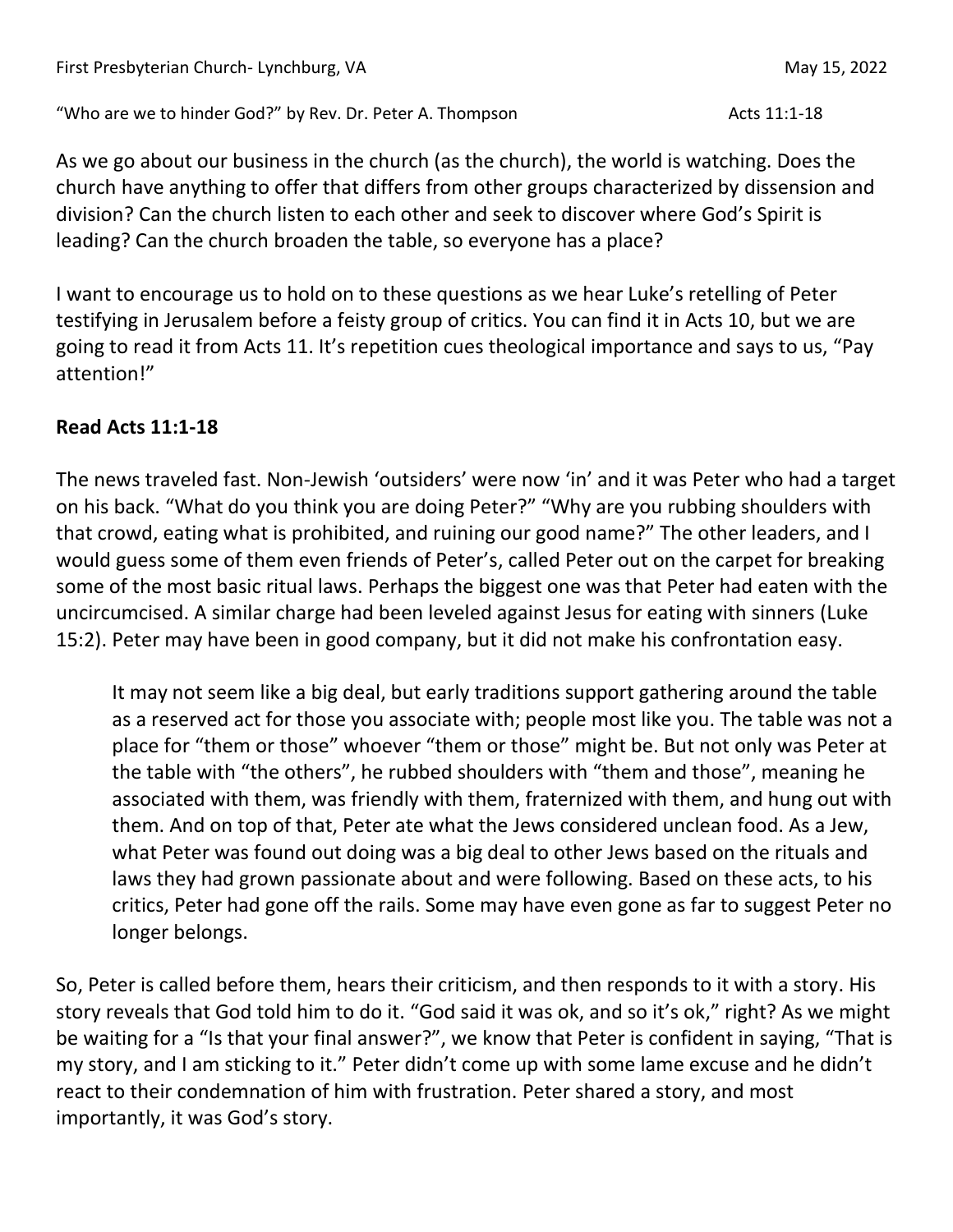I want to take a moment to recognize how Peter responds because there is a lesson in it. His response is not argumentative or tightly reasoned. Had Peter come to argue and come back at the church leaders with theological points or gotten into a doctrinal debate, he might not have been able to affect them as much. Generally speaking, arguments tend to crystallize differences. Debates tend to keep two sides apart. However, a story, and particularly one of God's, changes hearts and lives. Stories invite people across the separating chasm. Jesus did this masterfully in his teachings as he used parables, which left people with questions for them to explore, rather than theological issues for them to debate. We are often left with questions like, "How do we do this?" and "What might this look like for us today?" Like Jesus' teachings and stories, the story Peter shares changes hearts. We know this from the transformation that takes place of those who begin with criticism, are moved to silence, and then after hearing the story are witnessed praising God. When it is God's story, tell it, and stick to it. You never know whose heart and mind it may change.

Here is the thing. Peter was not seeking to break the rules. He was not trying to go outside accepted norms. He was not trying to cause a disturbance or a ruckus. God intervened in his life, speaking to him in a vision and a voice, calling Peter to overcome his stereotypes and distinctions and see his mission in more universal terms. Peter could truthfully say that he did not take the initiative in any of this. The vision came to him from God.

The importance here is God's initiative as the gift-giver. God used Peter as a witness to reveal God's message. God empowered Peter, an ordinary fisherman, to play a significant role in the mission of the church. We could read it as though Peter's message was, "This is my story, but it could as easily have been your story. This could have happened to you. What would you have done if God had appeared and spoken to you in this way? Would you, could you, have acted differently?" More specifically Peter asked, "Who was I to hinder God? Who was I to resist God?"

Think about the insight contained in that question. If God so loved the world that Jesus came not to condemn the whole world but to save it, who are we to try to limit the mission of God to redeem humanity? Who are we to hinder God?

The issue Peter was addressing was, "Would the Gentiles have a place?" No issue was more debated by the early Jews or more important to them than whether their newfound faith was intended only for Jews or whether it was to include Gentiles while allowing them to remain Gentiles. A Gentile was considered anyone outside the Jewish people, uncircumcised and unwilling to convert to Judaism. "Would 'those people' have a place" was the question hanging in the balance along with the integrity and expansion of the early church.

In short, the answer was, "Yes, the Gentiles would have a place." The vision given to Peter by God declared, "Then the Holy Spirit fell upon them just as it had upon us at the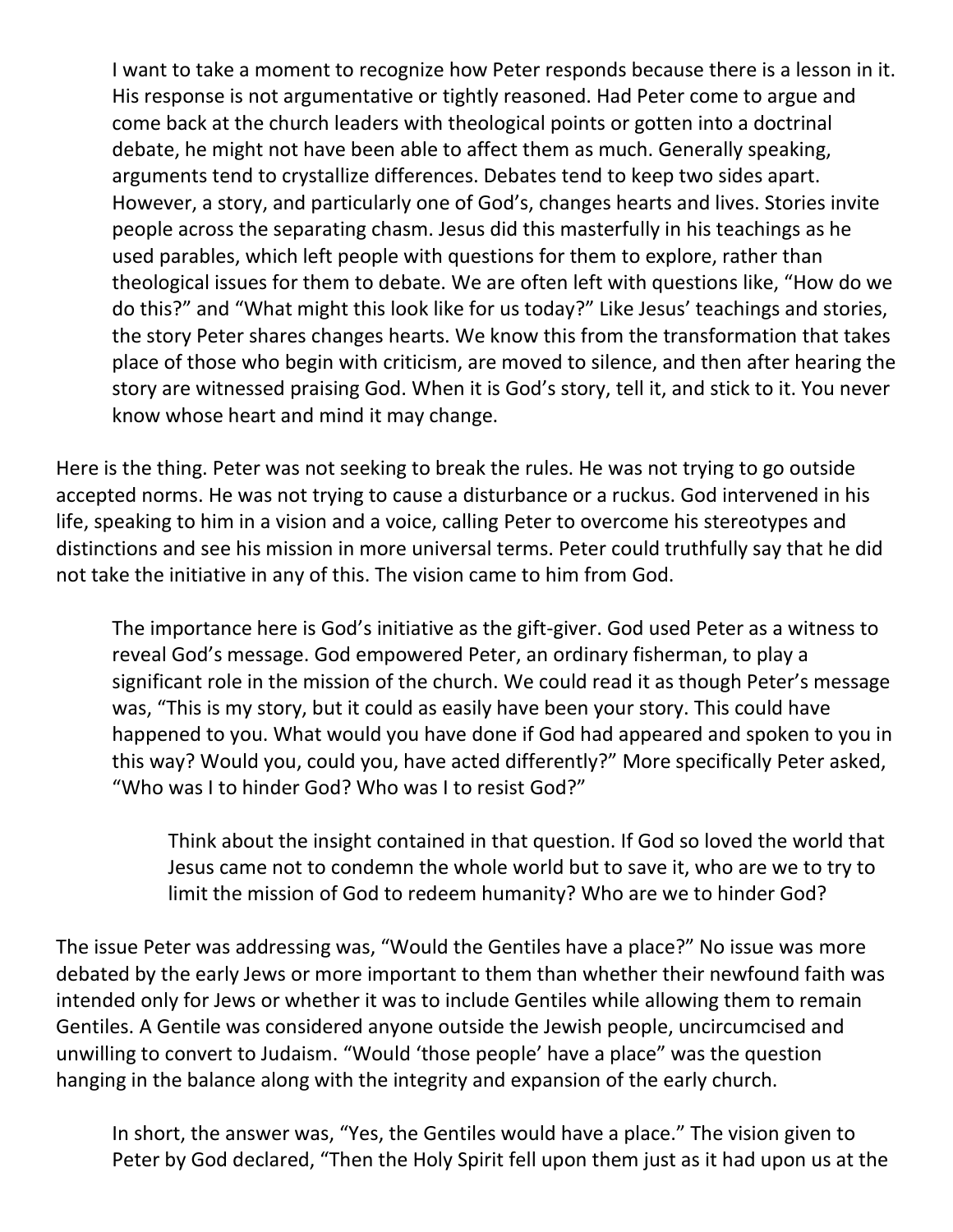beginning." After that Peter said, "If then God gave them the same gift that he gave us when we believed in the Lord Jesus Christ, who was I that I could hinder God?"

Who belongs in God's church? Another way to ask this is to ask upon whom has God's gift of the Holy Spirit fallen? Do you remember the questions I asked at the beginning today, right before I read the text in Acts 11? Does the church have anything to offer that differs from other groups characterized by dissension and division? Can the church listen to each other and seek to discover where God's Spirit is leading? Can the church broaden the table, so everyone has a place?

Yes, the church does have something to offer that differs from dissension and division. And to borrow a page out of our Lent and Easter messages, yes, the church can listen to each other and seek to discover where God's spirit is leading and yes, the church can broaden the table, so everyone has a place. To be clear, the church does and can because God does and can. But will the church? Will we?

Will we accept change as a part of God's story? Change of heart and change of mind? The change of heart and mind exemplified in Acts comes when one sees the Spirit at work in the stories of strangers, recognizing in them the same Spirit that is working in one's own life. It is the proclamation, "There are a variety of gifts and talents, but it is the same Spirit who gives them." For a change of heart and mind, we need to see God at God's surprising work. Out of that becomes our theological doctrines.

Will we accept those whom God has chosen, even if they are "them and those"? Will we rub shoulders with, get to know, talk with, share with, eat with, pray with, others who may be strangers to us now but can become friends through faith?

Will we honor that God enables ordinary people to become witnesses to the gospel? I like to say that God doesn't just call the qualified but qualifies the called, which serves to void out any excuses we have that we may not be gifted enough, old enough, or good enough to get the job done. God has heard all the "dog ate my homework" excuses. God is not buying our excuses, because God is doing the empowering.

Who are we to hinder God?

Yesterday I was playing in the yard with our boys, and they wanted to play catch and practice hitting. Music to my baseball loving ears. As their coach pitch coach, and someone who has played a few baseball games in my short life, with a good amount of catching, hitting, and coaching experience at a high level, I thought maybe I had a good opportunity to share some of my thoughts on how they could be more consistent and successful in hitting. To be fair, they were both frustrated they weren't hitting a homerun every time. Naturally, I tried offering a few pointers. The first swing would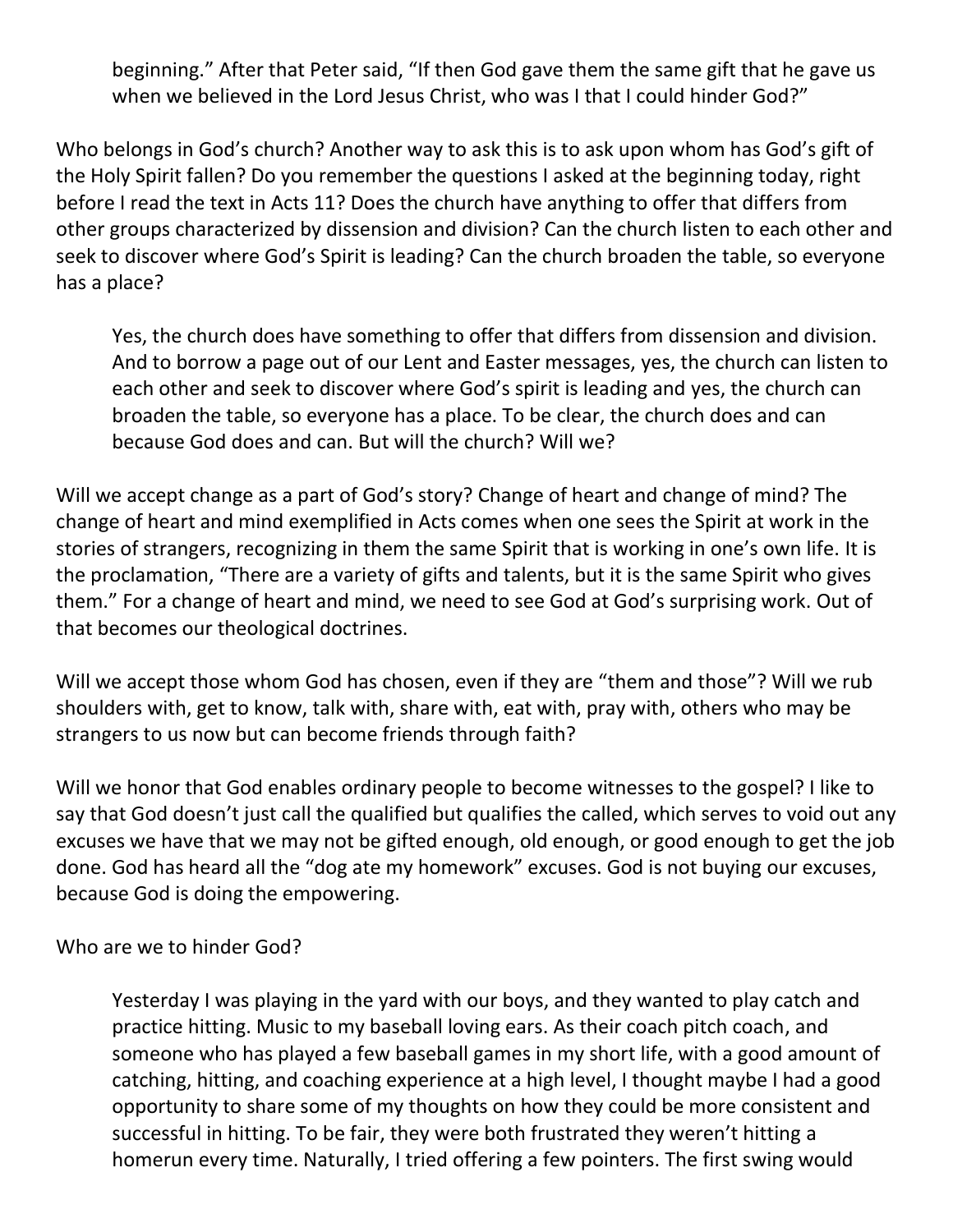attempt at following the advice and then they would go right back to what they were doing before. At one point I stopped and looked at Luke and said, "I can help you. I have done this a lot. You are just learning. You can listen and try to follow what I am suggesting, or you can try to do it on your own. I promise what I am asking you to do will help you." What I witness in coaching is that it is hard being 8 and having to decide whether to listen to advice from a coach. It may just be more fun swinging as hard as your little body allows and spinning in circles.

The more important question for us today is whether it is hard being a child of God and having to decide whether to listen to advice from God?

## **The prophet Isaiah declared, "God's thoughts are not our thoughts. God's ways are not our ways. God's ways are** *higher* **than our ways. God's thoughts are** *higher* **than our thoughts."** Isaiah 55:8-9

We can either humble ourselves before the Lord, trusting God's thoughts and God's ways, AND (here's the key…) we can follow God, or we can allow that ancient sin of pride to take control, to harden our hearts to the winds of God's changing work, and we can deceive ourselves into thinking that we have it all figured out, and that we know better than God. God's ultimate work cannot be hindered, so when God reveals God's will and God's way, we must decide whether we will follow God? Or will we try to stand in God's way? Will we be known as ambassadors of God's Kingdom, or obstacles?

Peter doesn't step aside and move out of God's way. Peter gets on board! And he follows the leading of God, even into something new and previously unknown. Peter says, "I'm not standing in God's way!" "I'm not going to put up barriers that the Lord has removed."

Brothers and sisters in Christ, God does not erect barriers, God breaks them down in Jesus. The distinction is no longer Jew or Gentile, slave or free, male or female, black or white, right or left. The new covenant, the new distinction is "in Jesus" or not, "in faith" or not, "new creation" or not, "love one another" or not, "Praise the Lord" or not. The rest of the distinctions the Lord removes.

Who are we to hinder God?